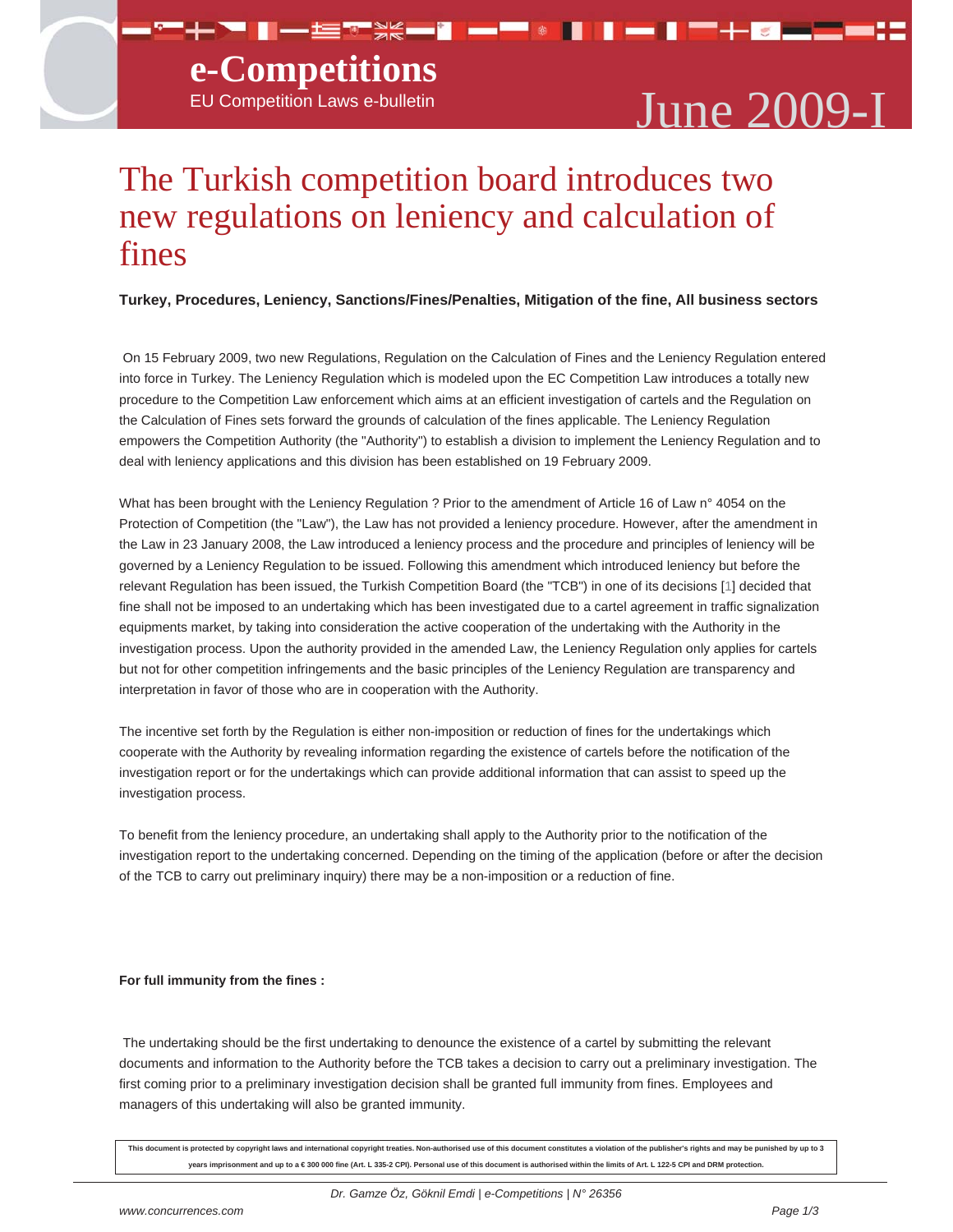If the undertaking denounces, where there is not sufficient proof on the violation of Article 4 of the Law, from the preliminary investigation decision of the TCB up until the final decision then it may be granted full immunity from the fines. Employees and managers of this undertaking may also be granted immunity.

#### **For reduction of fines :**

 The fine to be imposed to the first undertaking (as it does not qualify for an immunity) that denounced the existence of a cartel following the preliminary investigation decision of the TCB shall be reduced by one third to half of the fine. In that case at least one third of the fine may be reduced or fine may not be imposed at all for the employees/managers of the undertaking who accepts the violation of the Law and actively cooperates.

 The fine to be imposed to the second undertaking that denounced the existence of a cartel shall be reduced by one fourth to one third. In that case at least one fourth of the fine may be reduced or fine may not be imposed at all for the employees/managers who accepts the violation and actively cooperates.

 The fine to be imposed to other undertakings that denounced the existence of a cartel shall be reduced by one sixth to one fourth and at least one sixth of the fine may be reduced or fine may not be imposed at all for the employees/managers.

An employer or a manager of an undertaking can also apply for the leniency procedure prior to the notification of the preliminary investigation report. The reduction rates and conditions for immunity are the same for employers/managers and undertakings.

Effectiveness of the Leniency Regulation

The Leniency Regulation applies also to the pending preliminary investigations which have started before the Regulation has entered into force and where the investigation report has not been served yet. After the Regulation entered into force, within one month two applications are submitted to the Authority in order to benefit from the non-imposition or reduction of fine.

What has been brought with the Regulation on the Calculation of Fines ?

Pursuant to the Regulation on the Calculation of Fines, first a basic fine shall be calculated. However, the fine which will be determined pursuant to the Regulation on the Calculation of Fines shall not exceed 10% of the undertaking's turnover generated at the end of the fiscal year preceding the final decision, if that cannot be calculated then the turnover at the end of the fiscal year closest to the date of the final decision shall be taken into account.

While the basic fine is being calculated a percentage :

for cartels, between two percent and four percent, for other violations, between five per thousand and three percent

of the undertaking's turnover generated at the end of the fiscal year preceding the final decision, if that can not be calculated then the turnover at the end of the fiscal year closest to the date of the final decision shall be taken as a basis.

**This document is protected by copyright laws and international copyright treaties. Non-authorised use of this document constitutes a violation of the publisher's rights and may be punished by up to 3 years imprisonment and up to a € 300 000 fine (Art. L 335-2 CPI). Personal use of this document is authorised within the limits of Art. L 122-5 CPI and DRM protection.**

*Dr. Gamze Öz, Göknil Emdi | e-Competitions | N° 26356*